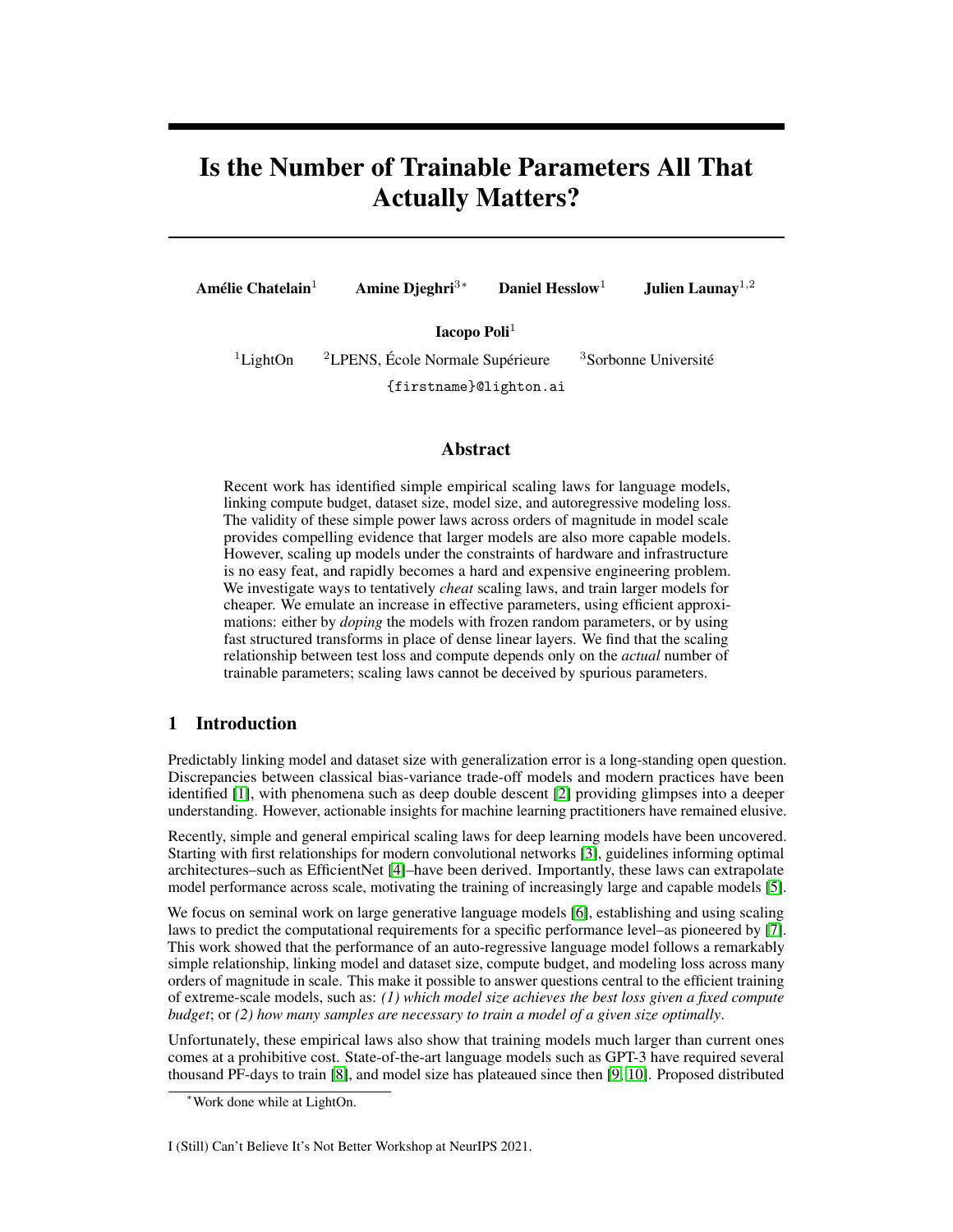sharding methods for the training of such extreme-scale models only bridge the memory gap [\[11\]](#page-5-2), and do not fundamentally change the required compute budget. Pending drastic hardware improvements, it is unlikely we will see a 100-1,000x increase in model size as quickly as we have seen in the past.

Accordingly, to enable sustained growth in model size and capabilities, we attempt to *cheat* scaling laws. To do so, we propose to fudge the effective number of parameters in the model. Instead of using only expensive fully trainable parameters, we explore two classes of efficient parameters motivated by potential efficient hardware implementations: either by *doping* the models with cheaper and simpler frozen parameters, or by implementing *structured* transforms in place of dense linear layers. We study these additions under the guise of scaling laws.

Frozen parameters Transformer models with fixed random parameters have previously been studied in Reservoir Transformers [\[12\]](#page-5-3), where some layers of a RoBERTa model [\[13\]](#page-5-4) are initialized randomly and then never updated. Using an *area under convergence curve* metric, they find this approach to lead to more efficient training. This is motivated by a broader line of work around random projections in machine learning, with applications in random kernel methods [\[14\]](#page-5-5), unsupervised feature learning [\[15\]](#page-5-6), and reservoir computing [\[16\]](#page-5-7). In a language model, frozen parameters are one third cheaper than fully trainable ones: assuming the backward pass is normally twice the cost in FLOP of the forward (backpropagation + update) [\[6\]](#page-4-5), the update step is skipped for frozen parameters. Furthermore, multiplication with random matrices can be offloaded to specialized co-processors [\[17\]](#page-5-8).

Structured parameters Structured efficient linear layer parametrizations have been proposed to accelerate fully-connected layers [\[18,](#page-5-9) [19,](#page-5-10) [20\]](#page-5-11). They leverage transforms with an efficient  $\mathcal{O}(n \log n)$ implementation, such as the Hadamard Transform, Discrete Fourier Transform or the Discrete Cosine Transform. These structured layers have far fewer trainable parameters (on the order of  $n$ ) but still emulate an operation equivalent to  $n^2$  parameters. We initially hypothesize that the scaling laws will depend on the the emulated number of parameters  $n^2$  rather than n, reducing the memory needs and compute budget for training the model, while maintaining identical modelling loss.

Contributions We study random and structured parameters in large auto-regressive language models, and show that scaling laws **cannot** be cheated using spurious parameters. More specifically, we find that in both cases, the empirical scaling laws obtained depend only on the *real* number of trainable parameters. Neither the frozen or structured parameters make pre-training more efficient.

# 2 Methods

All experiments are based on the training on a language modeling task of a decoder-only autoregressive Transformer based on the GPT architecture [\[21\]](#page-5-12). Our only significant deviation from the architecture is the use of rotary embeddings [\[22\]](#page-5-13), which enable increased performance. We performed initial pathfinding experiments without rotary embeddings and obtained similar results. Architecture details for the four model sizes considered are available in the supplementary.

The model is trained on French data obtained using a Common Crawl dump filtered by CCNet [\[23\]](#page-5-14). We use byte-level byte-pair encoding, with a vocabulary of 50,262 tokens. Our dataset contains 32 billion tokens, and is similar to the setup of FlauBERT [\[24\]](#page-5-15). All validation and test losses are obtained on the fr-wiki dataset, made of 0.5 billion tokens obtained from a dump of French Wikipedia.

All experiments were run in a distributed setup with four NVIDIA V100-16GB GPUs per node, on the Jean Zay supercomputer. We use a sharded data parallel strategy for training the larger models, similar to ZeRO-3 [\[25\]](#page-5-16), and implemented with FairScale [\[26\]](#page-5-17). Structured transforms are implemented as optimized CUDA kernels and compiled in PyTorch extensions for best performance.

We estimate the compute budget in PF-day using the formula  $C = 6NBS$  [\[6\]](#page-4-5), where N is the number of trainable non-embedding parameters,  $B$  is the number of tokens per batch,  $S$  is the number of parameter updates, and 6 is the factor to account for the forward and backward passes. We verified our experimental setup, and in particular the choice of a French dataset in place of an English one, by reproducing the scaling law fit of [\[6\]](#page-4-5) and obtaining a similar exponent – as shown in Figure [1.](#page-2-0)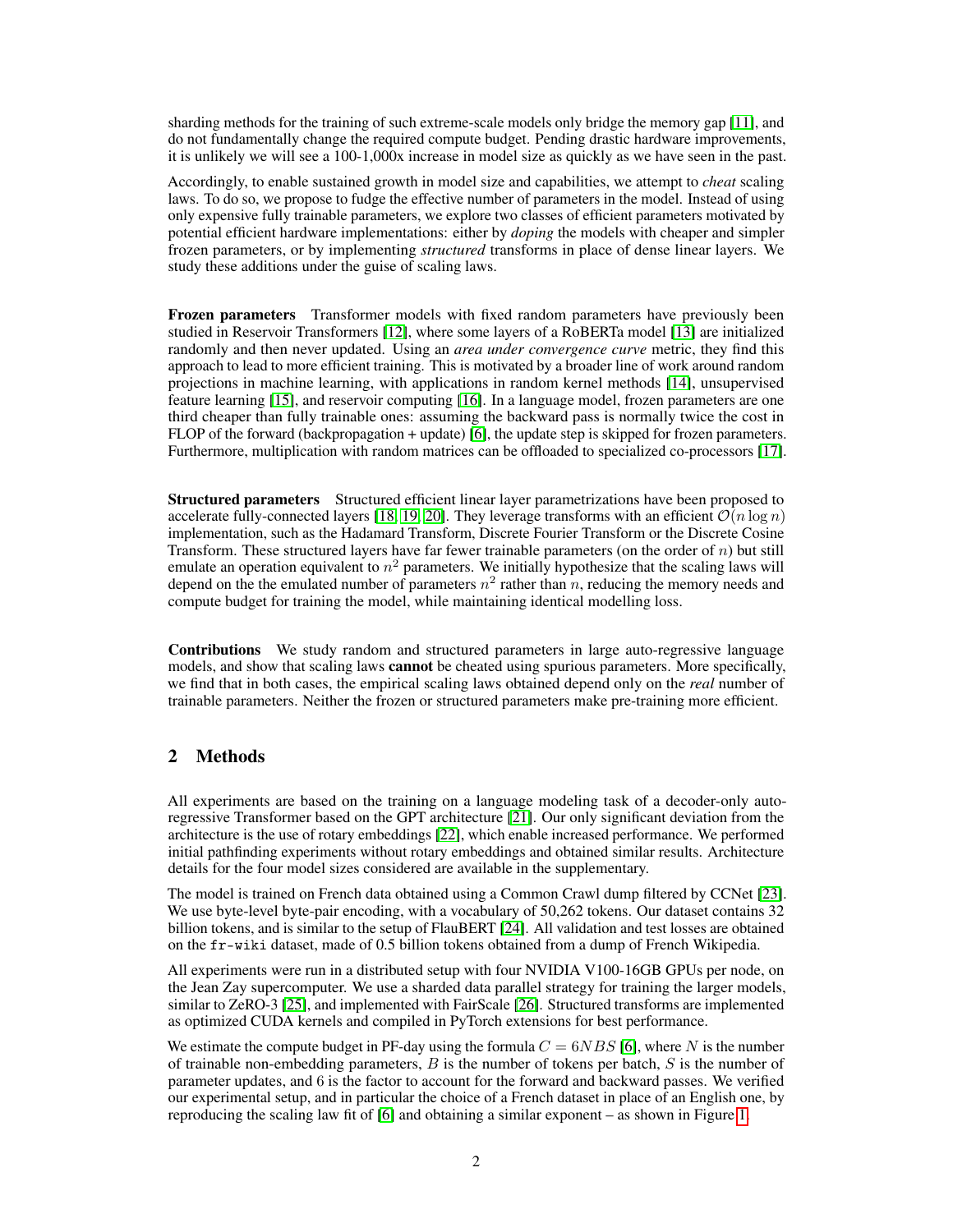<span id="page-2-0"></span>

Figure 1: Loss against compute for different model sizes, with the empirical scaling law fit. We highlight that we find an exponent of  $-0.041$ , which is remarkably close to the  $-0.048$  of [\[27\]](#page-5-18), considering that it is obtained on a different dataset in a different language, with a different codebase.

<span id="page-2-1"></span>

Figure 2: Loss against compute for random parameters costing two thirds as much as trainable ones, as in our implementation.

Figure 3: Loss against compute for an ideal random parameter cost of zero, achievable with offloading to dedicated hardware.

XXSmall

 $XSmall$ 

Medium

Doped XSmall

Doped Mediun

 $10^{-1}$ 

 $\operatorname{Doped}$  Small

Small

### 3 Doping with Frozen Random Parameters

#### 3.1 Methods

Similar to [\[12\]](#page-5-3) we replace the decoder layers–consisting of self-attention followed by a multilayer perceptron (MLP)–with a single frozen MLP. Indeed, we observed that keeping the entire frozen decoder layer lead to similar performances as keeping only the frozen MLP. The latter, which involves random matrix multiplications, could more easily be done on a specialized co-processor. In order to approximately preserve the same total number of parameters, we increase the hidden dimension of the feedforward network from  $4 \times d_{\text{model}}$  to  $6 \times d_{\text{model}}$ . By training models with fixed parameters over multiple orders of magnitude, we establish the scaling laws both for the models with fixed random parameters and the baseline models.

#### 3.2 Results

The cost of the random parameters depends on the choice of hardware, as well as any potential algorithm used to approximate them. To be able to compare the models with frozen random parameter with the baseline models, we plot the scaling laws for different costs of the random parameters.

Figure [2](#page-2-1) shows scaling laws for random parameters costing two thirds as much as trainable parameters, which corresponds to skipping the parameter update step, and which is effectively achieved by our implementation. The baseline models (dotted lines) significantly outperform the models with random parameters (solid lines). Figure [3](#page-2-1) shows the scaling behaviour assuming the best-case scenario of free random parameters: doped models reproduce the training curves of a model with the same amount of trainable parameters and no frozen parameters. We observe the same behavior on different scales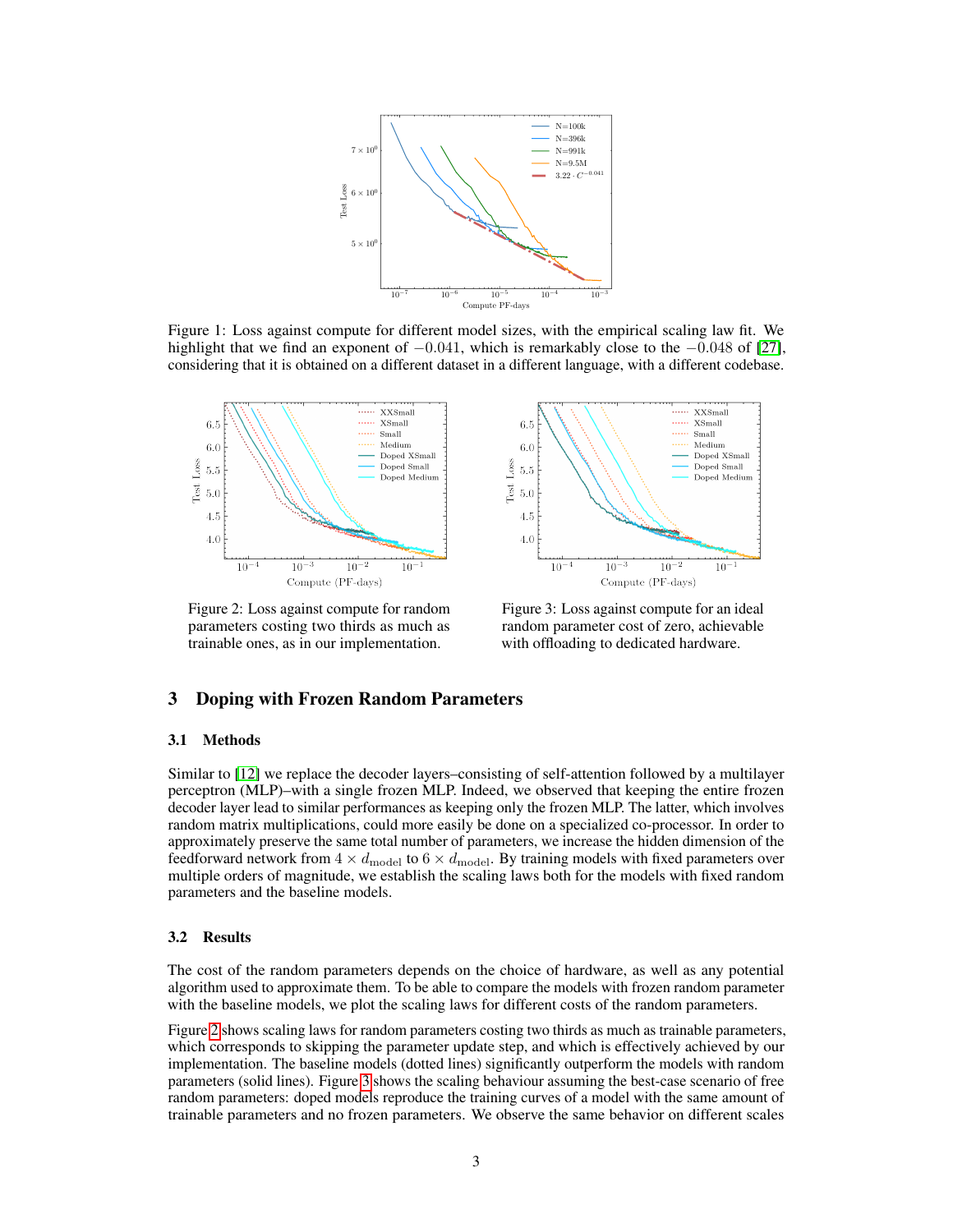<span id="page-3-0"></span>

Figure 4: Adaptive FastFood replaces a linear layer by three learnable diagonal matrices and two Hadamard transforms.



Figure 5: The MLP is replaced by two block diagonal matrices and one block Hadamard transform.

of models. In other words, the frozen parameters have no effect at all on the loss-compute curve of these models, and are effectively useless for pre-training.

# 4 Structured Efficient Linear Layers

Since frozen layers do not contribute to the loss-compute curve, we turn our attention to structured layers. Structured layers are a natural midpoint between fully frozen and fully trainable layers, implementing a smaller number of *structured* parameters, typically only linearly increasing with layer width, whereas fully-connected layers will increase quadratically. Importantly, and in contrast with sparse layers, structured layers can be efficiently implemented in modern hardware.

### 4.1 Methods

Random projections can be efficiently approximated by alternating diagonal matrices and Fast Hadamard transformations using FastFood [\[28\]](#page-5-19), as shown in Figure [4.](#page-3-0) A vector can then be projected with time complexity  $\mathcal{O}(n \log n)$ , significantly speeding up the original  $\mathcal{O}(n^2)$  operation. Using the approach of [\[19\]](#page-5-10), we allow for some adaptability of the frozen layers by training the diagonal matrices. This operation dramatically reduces the number of parameters from  $\mathcal{O}(n^2)$  down to  $\mathcal{O}(n)$ . Since in a language model,  $n \sim 1000$ , we approximate the cost of the structured operation to zero.

We also investigate using a combination of block diagonal matrices and block Hadamard matrices, as in Figure [5.](#page-3-0) The block diagonal matrices can transform nearby features, while the block Hadamard matrix introduce long-range correlations. The parameter reduction of such a structured MLP is given by the number of blocks, and is tunable. We set the number of blocks to 4, maintaining a relatively large number of trainable parameters in the MLP, with a cost per parameter identical to dense layers.

#### 4.2 Results

In Figure [6,](#page-4-8) the FastFood structured model is supposed to emulate a *Small* model, but actually performs like an *XSmall* with a similar number of trainable parameters. Furthermore, in Figure [7,](#page-4-8) the behavior of the block structured model closely resembles that of a model with as many trainable parameters. Accordingly, structured models behave almost identically to fully-trainable models with similar number of trainable parameters, even though both the number of layers and the width of the model is different. The number of spurious parameters does not matter, and only the real one does.

# 5 Conclusion and outlooks

We showed that random parameters and structured transforms do not provide an advantage over dense fully trainable layers in the loss-compute landscape of autoregressive models. Remarkably, it appears that the scaling law for these models reliably depends *only* on the *actual* number of trainable parameters. Unfortunately, scaling laws are not easily cheated by using spurious parameters. Our investigation points to interesting questions: is the number of trainable parameters all that actually matters? And is this true for any model architecture or specific to autoregressive language models?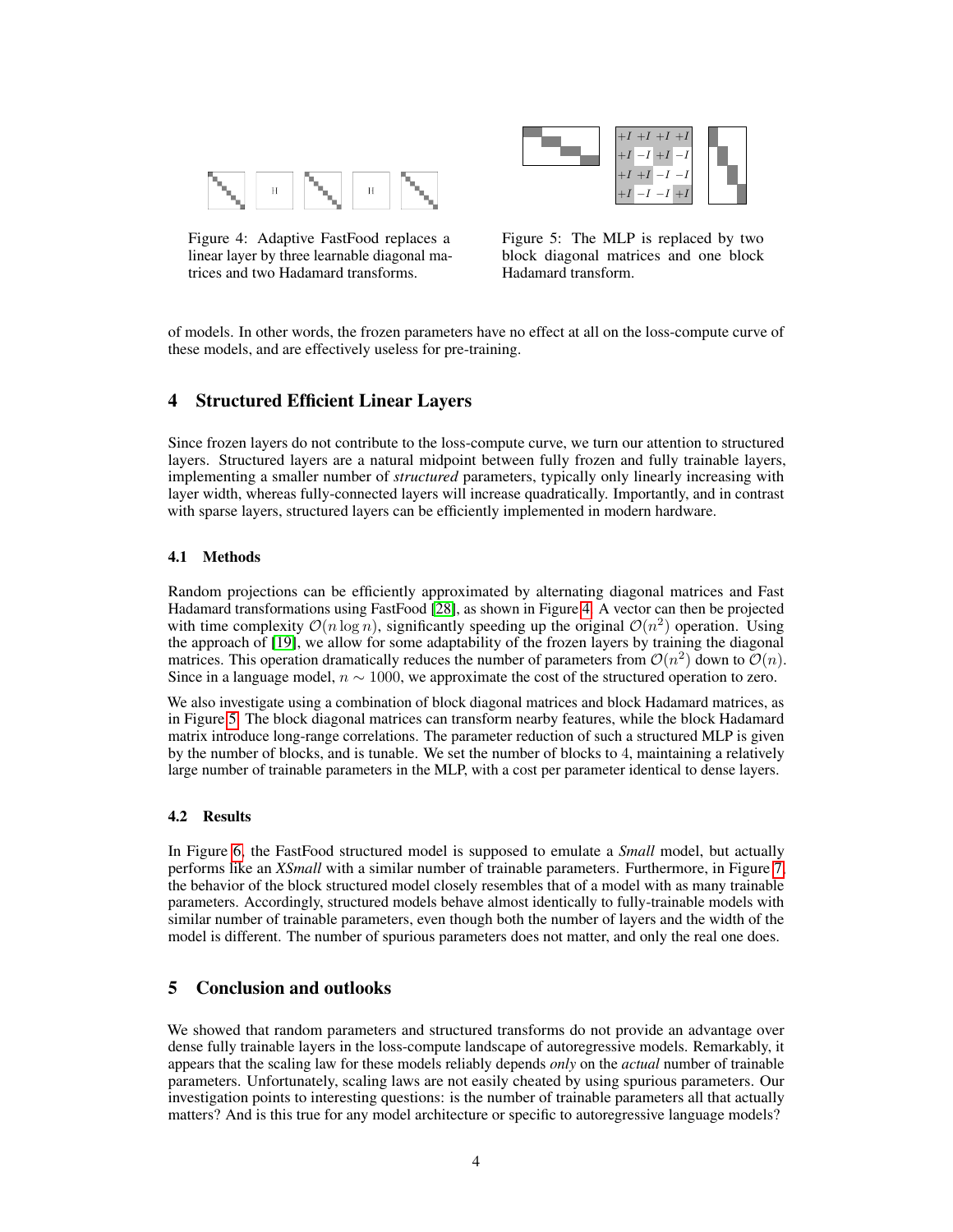<span id="page-4-8"></span>

Figure 6: Loss against compute for a model where the linear layers are replaced with adaptive FastFood.



Figure 7: Loss against compute with the MLP replaced by block diagonal matrices and block Hadamard transform.

## Acknowledgments and Disclosure of Funding

We thank Gustave Pariente and the LightOn team for useful feedback and support. This work was granted access to the HPC/AI resources of IDRIS under the allocation 2021-A0101012429 made by GENCI. Specifically, we thank the team of the Jean Zay supercomputer for their support.



This project has received funding from the European Union's Horizon 2020 research and innovation program under the Marie Skłodowska-Curie grant agreement No 860360

## References

- <span id="page-4-0"></span>[1] Mikhail Belkin, Daniel Hsu, Siyuan Ma, and Soumik Mandal. Reconciling modern machine-learning practice and the classical bias–variance trade-off. *Proceedings of the National Academy of Sciences*, 116(32):15849–15854, 2019.
- <span id="page-4-1"></span>[2] Preetum Nakkiran, Gal Kaplun, Yamini Bansal, Tristan Yang, Boaz Barak, and Ilya Sutskever. Deep double descent: Where bigger models and more data hurt. In *International Conference on Learning Representations*, 2019.
- <span id="page-4-2"></span>[3] Joel Hestness, Sharan Narang, Newsha Ardalani, Gregory Diamos, Heewoo Jun, Hassan Kianinejad, Md Patwary, Mostofa Ali, Yang Yang, and Yanqi Zhou. Deep learning scaling is predictable, empirically. *arXiv preprint arXiv:1712.00409*, 2017.
- <span id="page-4-3"></span>[4] Mingxing Tan and Quoc Le. Efficientnet: Rethinking model scaling for convolutional neural networks. In *International Conference on Machine Learning*, pages 6105–6114. PMLR, 2019.
- <span id="page-4-4"></span>[5] Jonathan S Rosenfeld, Amir Rosenfeld, Yonatan Belinkov, and Nir Shavit. A constructive prediction of the generalization error across scales. *arXiv preprint arXiv:1909.12673*, 2019.
- <span id="page-4-5"></span>[6] Jared Kaplan, Sam McCandlish, Tom Henighan, Tom B. Brown, Benjamin Chess, Rewon Child, Scott Gray, Alec Radford, Jeffrey Wu, and Dario Amodei. Scaling laws for neural language models. *CoRR*, abs/2001.08361, 2020.
- <span id="page-4-6"></span>[7] Joel Hestness, Newsha Ardalani, and Gregory Diamos. Beyond human-level accuracy: Computational challenges in deep learning. In *Proceedings of the 24th Symposium on Principles and Practice of Parallel Programming*, pages 1–14, 2019.
- <span id="page-4-7"></span>[8] Tom B Brown, Benjamin Mann, Nick Ryder, Melanie Subbiah, Jared Kaplan, Prafulla Dhariwal, Arvind Neelakantan, Pranav Shyam, Girish Sastry, Amanda Askell, et al. Language models are few-shot learners. *arXiv preprint arXiv:2005.14165*, 2020.